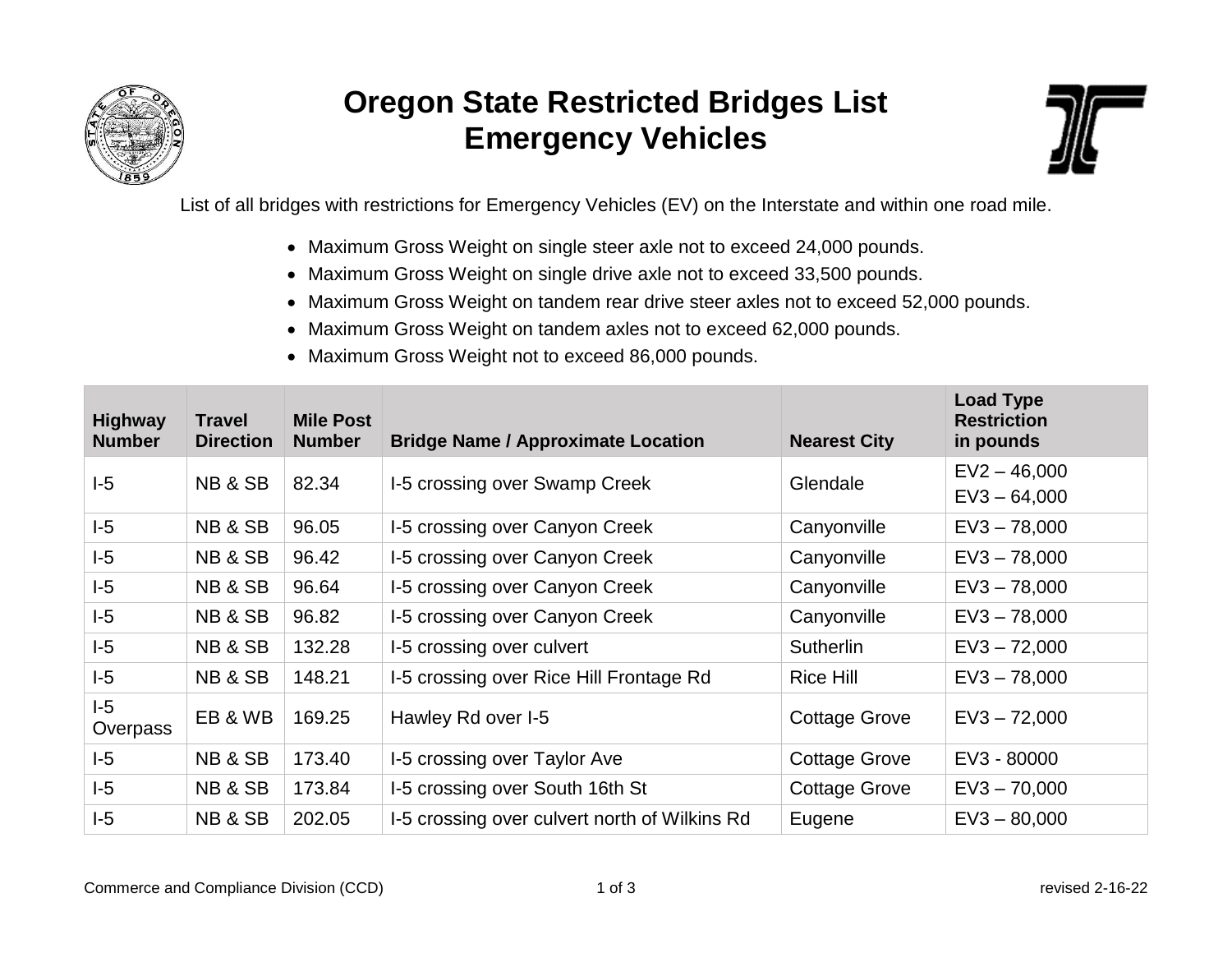| <b>Highway</b><br><b>Number</b> | <b>Travel</b><br><b>Direction</b> | <b>Mile Post</b><br><b>Number</b> | <b>Bridge Name / Approximate Location</b>                                                              | <b>Nearest City</b> | <b>Load Type</b><br><b>Restriction</b><br>in pounds |
|---------------------------------|-----------------------------------|-----------------------------------|--------------------------------------------------------------------------------------------------------|---------------------|-----------------------------------------------------|
| $I-5$                           | NB & SB                           | 235.01                            | I-5 crossing over Truax Creek Bridge 0.6 mile<br>north of OR99E                                        | Albany              | $EV3 - 58,000$                                      |
| $I-5$<br>Frontage               | NB & SB                           | 244.86                            | Miller Creek Frontage Road crossing over<br>culvert on Sunnyside Rd near OR164 junction                | Jefferson           | $EV3 - 72,000$                                      |
| $I-5$<br>Frontage               | NB & SB                           | 245.87                            | Miller Creek Frontage Road crossing over<br>culvert on Sunnyside Rd 1 mile north of<br>OR164 junction  | Jefferson           | $EV3 - 72,000$                                      |
| $I-5$<br>Frontage               | NB & SB                           | 245.87                            | Miller Creek Frontage Road crossing over<br>culvert on Enchanted Way 1 mile north of<br>OR164 junction | Jefferson           | $EV3 - 76,000$                                      |
| $I-84$                          | EB & WB                           | 1.82                              | I-84 crossing over Doernbecher Access Rd<br>1.8 miles east of PCC                                      | Portland            | $EV3 - 74,000$                                      |
| $I-84$                          | EB & WB                           | 87.45                             | I-84 crossing over railroad tracks 1.7 miles<br>east of The Dalles                                     | The Dalles          | $EV3 - 76,000$                                      |
| $I-84$                          | EB & WB                           | 97.45                             | I-84 crossing over railroad tracks 13.7 miles<br>east of The Dalles                                    | <b>Celilo Park</b>  | $EV3 - 74,000$                                      |
| $I-84$<br>Frontage              | EB & WB                           | 109.71                            | Biggs-Rufus Frontage Rd crossing over<br>Gurkin Canyon Creek 0.24 mile west of Exit<br>109             | <b>Rufus</b>        | $EV3 - 78,000$                                      |
| $I-84$<br>Frontage              | EB & WB                           | 239.45                            | Emigrant Hill Frontage Rd crossing over<br>Meacham Creek and UPRR                                      | Meacham             | $EV3 - 76,000$                                      |
| $I-405$<br>Connector            | <b>SB</b>                         | 0.53                              | I-405 Connector to I-5 SB crossing over SW<br>Water Ave on the West Marquam Interchange                | Portland            | $EV3 - 72,000$                                      |
| $I-405$<br>Connector            | NB & SB                           | 1.14                              | I-405 Connector from Taylor St SB crossing<br>over I-405 0.1 mile south of Morrison St                 | Portland            | $EV3 - 72,000$                                      |
| <b>US26</b>                     | EB & WB                           | 0.10                              | US26 as Kelly Ave crossing over Arthur St<br><b>Viaduct</b>                                            | Portland            | $EV3 - 62,000$                                      |